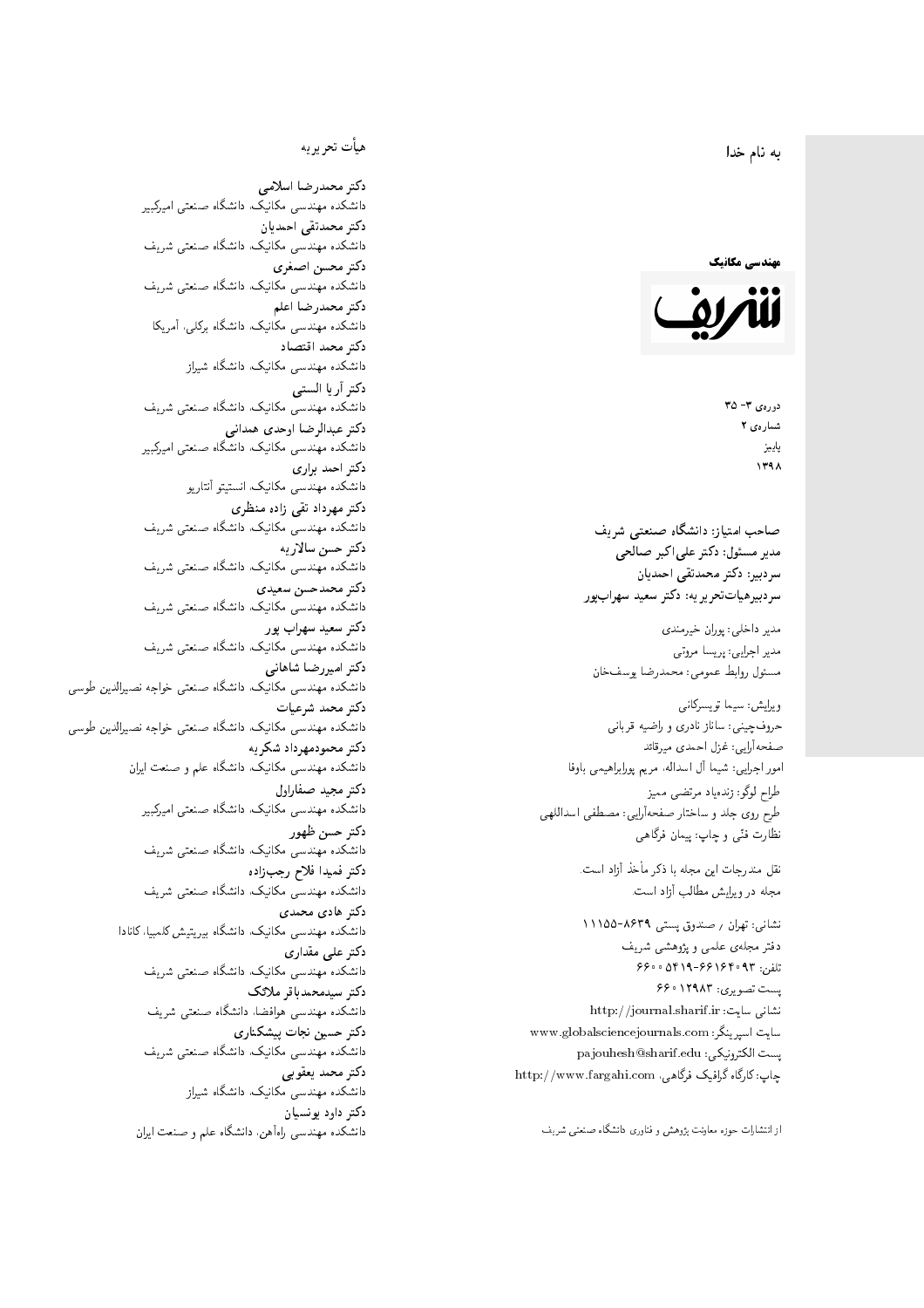هيأت مشاوران

دكتر رضا أذرافزا دانشکدهی مهندسی مکانیک ــ دانشگاه صنعتی مالک\شتر دكتر عيسى احمدى دانشکدهی مهندسی مکانیک <mark>ـ</mark> دانشگاه زنجان دكتر ابراهيم افشارى دانشکدهی مهندسی مکانیک ــ دانشگاه صنعتی اصفهان دكتر پوريا احمدي دانشکدهی مهندسی مکانیک ـــ دانشگاه تهران دكتر محسن ايزدى دانشکدهی مهندسی مکانیک ـــ دانشگاه لرستان دكتر جواد امينيان دانشکدہی مهندسی مکانیک ـــ دانشگاه شهید بهشتی دكتر محمود ابراهيمي دانشکدهی مهندسی مکانیک ــ دانشگاه علم و صنعت دكتر مرتضىي بياره دانشکدهی مهندسی مکانیک ــ دانشگاه شهرکرد دكتر زهرا بني عامر يان دانشکدهی مهندسی مکانیک ــ دانشگاه تفرش دکتر مجید بنی اسدی دانشکدهی مهندسی مکانیک ــ دانشگاه تهران دكتر مهدى جعفرى وردنجاني دانشکدهی مهندسی مکانیک ــ دانشگاه تهران دكتر حميدرضا حيدري دانشکدهی مهندسی مکانیک ــ دانشگاه ملایر دكتر محمدحسن خوشگفتارمنش دانشکدهی مهندسی مکانیک ــ دانشگاه قم

دكتر فريد شاهميرى دانشکدهی مهندسی هواوفضا ــ دانشگاه صنعتی مالک اشتر دكتر سيما ضيائي دانشکدهی مهندسی مکانیک ــ دانشگاه یاسوج دكتر مسعود ضياءبشرحق دانشکدهی مهندسی مکانیک ــ دانشگاه صنعتی خواجه نصیرالدین طوسی دكتر ناصر كردانى دانشکدهی مهندسی مکانیک ــ دانشگاه مازندران دكتر مفيد گرجي بندپي دانشکدهی مهندسی مکانیک ــ دانشگاه صنعتی بابل دکتر امین موسائی دانشکدهی مهندسی مکانیک ــ دانشگاه یاسوج دكتر أرش ميرعبداله لواسانى دانشکده ی مهندسی مکانیک ــ دانشگاه آزاد اسلامی واحد تهران مرکز دكتر عليرضا نوين زاده دانشکدهی مهندسی هواوفضا ــ دانشگاه صنعتی خواجه نصیرالدین طوسی دكتر اميرعلى نيكخواه دانشکدهی مهندسی هواوفضا ــ دانشگاه صنعتبی خواجه نصیرالدین طوسی دكتر محسن نظرى دانشکدهی مهندسی مکانیک ــ دانشگاه صنعتی شاهرود دكتر محمد وجدى دانشکدهی مهندسی مکانیک - دانشگاه محقق اردبیلی دکتر میریوسف هاشمی دانشکدهی مهندس<sub>ی</sub> مکانیک - دانشگاه شهید مدن<sub>ی</sub> آذربایجان دكتر احسان هوشفر

دانشکدهی مهندسی مکانیک - دانشگاه تهران

# للمركف

مهندسی مکانیک